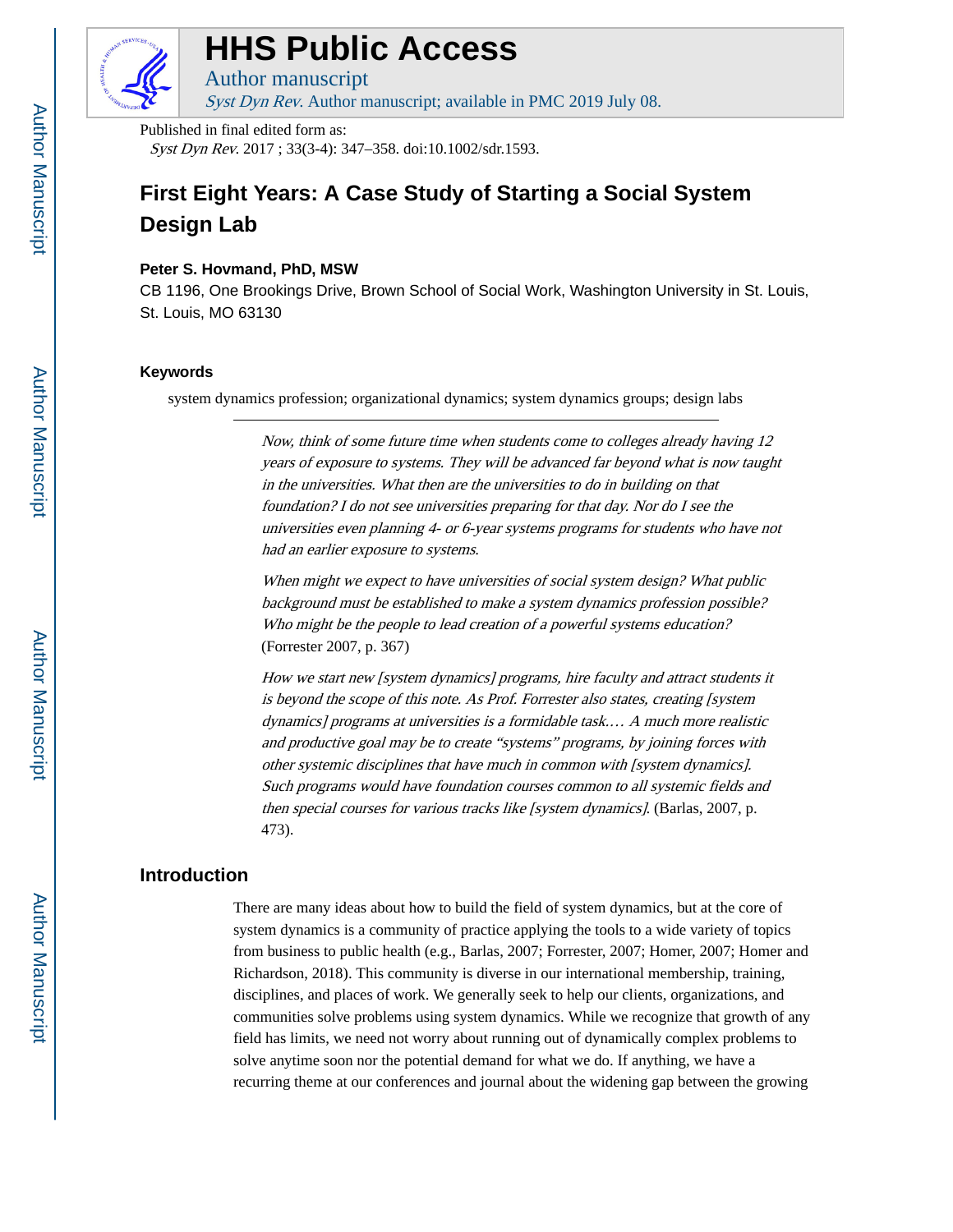demand for system dynamics and supply of people who can appropriately apply system dynamics to problem solving. So we ask, "What should we do?"

As a community of practice (Lave and Wenger 1991; Wenger, McDermott, and Snyder 2002; Wenger 1999), we pursue multiple strategies to address this gap, often complementary, but sometimes in tolerated contradiction. We have sought to make system dynamics more accessible by writing blogs, editorials, and newsletters; hosting and attending conferences; developing chapters and special interest groups; introducing people earlier to systems thinking/system dynamics in K-12 education; involving stakeholders in the process of building models; writing books and papers in academic journals; developing software tools; talking with policy makers; conducting training institutes and workshops; creating and improving university courses and programs in system dynamics; and, developing standards for system dynamics practice.

Curiously, the processes underlying these activities typically go undocumented, and hence we shortchange ourselves in our ability to collectively learn as we seek to build the field of system dynamics. For example, while we have papers that speak to results from successful projects (e.g., Lyneis, Cooper, and Els, 2001), we generally do not have adequate descriptions of how to develop and run the successful research team or consultancy that led to the successful projects (with exception, Lane, 1992). This does not mean we are not using system dynamics to be successful and learn. It seems at least from informal conversations with colleagues and friends, and more open conversations at conferences, that we do use the tools in a variety of ways. However, our dialogue is largely limited to anecdotes and references to insights we might have developed from models that we would rarely share. But, if we believe that "system structure determines behavior" and that the most important decisions are the ones we make when we design the system, then we need to talk more openly using our tools about our design choices for practicing system dynamics and building the field.

With this in mind, this paper is about the design and first eight years of an academically based system dynamics lab with the mission of developing the science and application of system dynamics in human services and communities. It is a success story of sorts in having been created in an environment where demand was increasing, but success was not at all certain as evidenced by a number of similar efforts at other institutions during the same period that no longer exist or had to be significantly reinvented. It is also a story about how the applications of system dynamics and lessons from system dynamics are, I will argue, an essential part of that success. And lastly, it is also a report on an experiment in organizational design that was intended from the outset to provide lessons that other organizations could benefit from, and therefore needs to be presented and critically evaluated. As the demand in system dynamics continues to grow, it is this last point that ultimately seems the most urgent.

#### **Founding and Inspiration**

The Social System Design Lab (SSDL) was founded in 2009 with the mission to "develop the science and field of practice of system dynamics in human services and communities"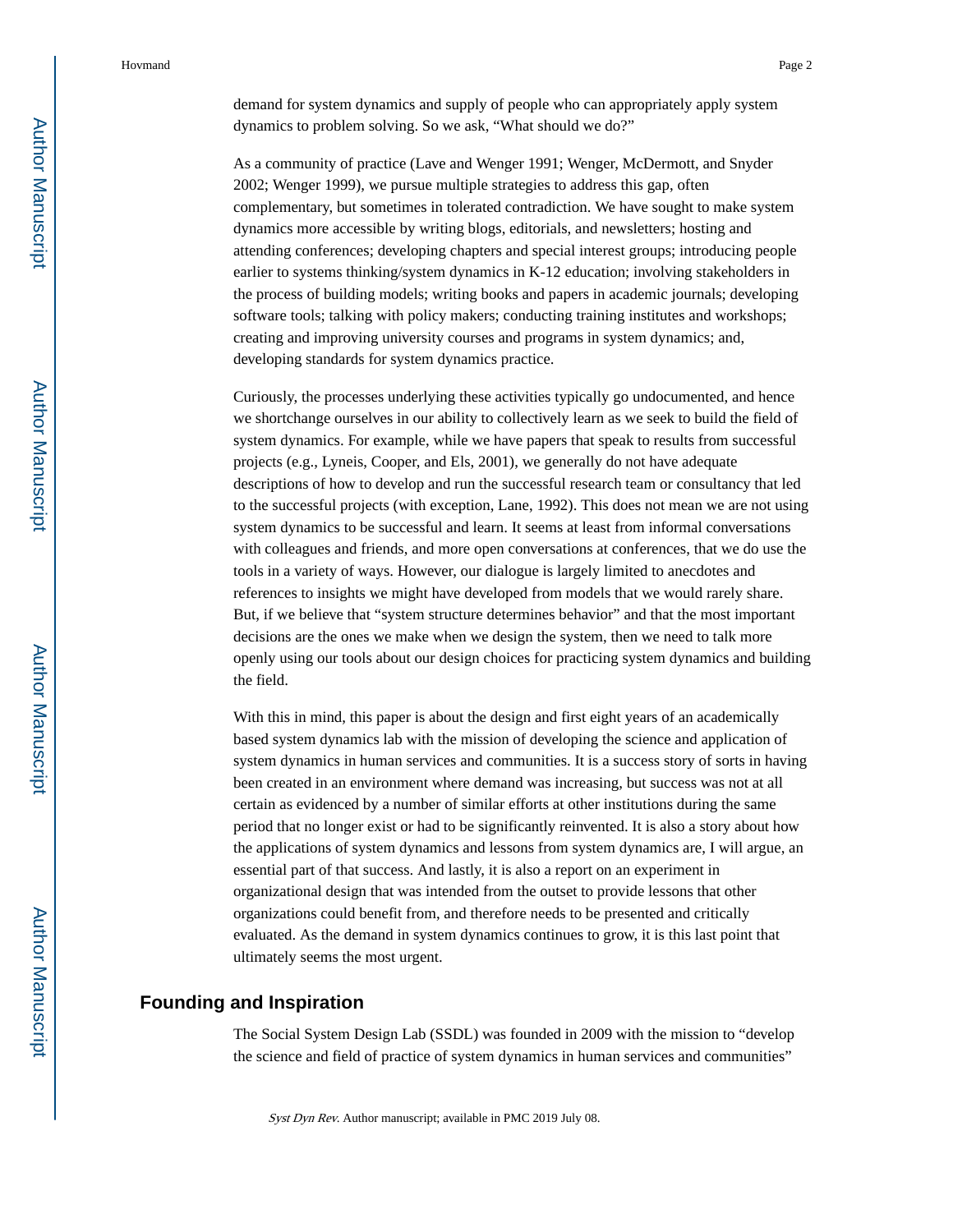with three main activities: teaching, research, and professional development. The motivation was in response to the rapid growth in demand and opportunities for US federally funded system dynamics modeling research in public health (e.g., obesity and cancer, intentional injury), health and mental health services (e.g., statewide mental health services, management of diabetic retinopathy), and work in coupled human natural systems (e.g., climate change, collective management of forest resources).

The SSDL was started with an initial \$100,000 in seed funding, 350 SF of office space, a commitment to a portion of the director's salary, freedom from many of the obligations of academic life (e.g., no specific requirements for teaching loads, committee assignments, or student advising), and a broad mandate to "do whatever it takes" to build the science and field of practice of system dynamics in human services and communities.

While such initiatives are not uncommon in academic environments, this was a highly unusual move within the tradition of the school and university as there were few precedents to draw on. Research centers and labs conducted mostly research, and had no responsibilities for developing and teaching courses. Professional development programs provided training to professionals in the community, but were generally not responsible for conducting research. And, the development of courses and assignment of teaching responsibilities were largely separated from research activities and professional development. The founding of the SSDL was therefore also an experiment in a new organizational design within the school and university.

The start of a new venture rarely comes without some inspiration. For the Social System Design Lab, there were Forrester's words in his 2007 address and a call for universities of social system design. The dean had also wanted for some time to have a "Bell Labs for social work, but the old Bell Labs" and frequently cited the work by Bennis (1997). Building on earlier efforts to build a lab focusing on system dynamics modeling and simulation, we also realized that the point of modeling and simulation was not the development of models as the ultimate goal, but better design of human services and communities.

There are many ways that one might interpret what this might mean, i.e., better design. Certainly, there are plenty of examples of where human services can be improved in significant and meaningful ways through greater input of users (e.g., user-centered design). There are also any number of ways that we might think of improvements in efficiency of outcomes from better technology, whether that means the more effective use of information technology or more generally in the improvements of intentional procedures (e.g., treatment protocols). The challenge for a university-based design lab is figuring out what could add sufficient value to justify the investment in better design. For better design to matter, it would need to add some distinct and lasting value for our future clients.

While technical policy analyses and program evaluations are important, we could not see a viable business model from this alone. For example, in our community, for-profit firms were able to conduct program evaluations of social services and public health programs with a 10 percent markup and remain profitable, while a university based effort would be *losing*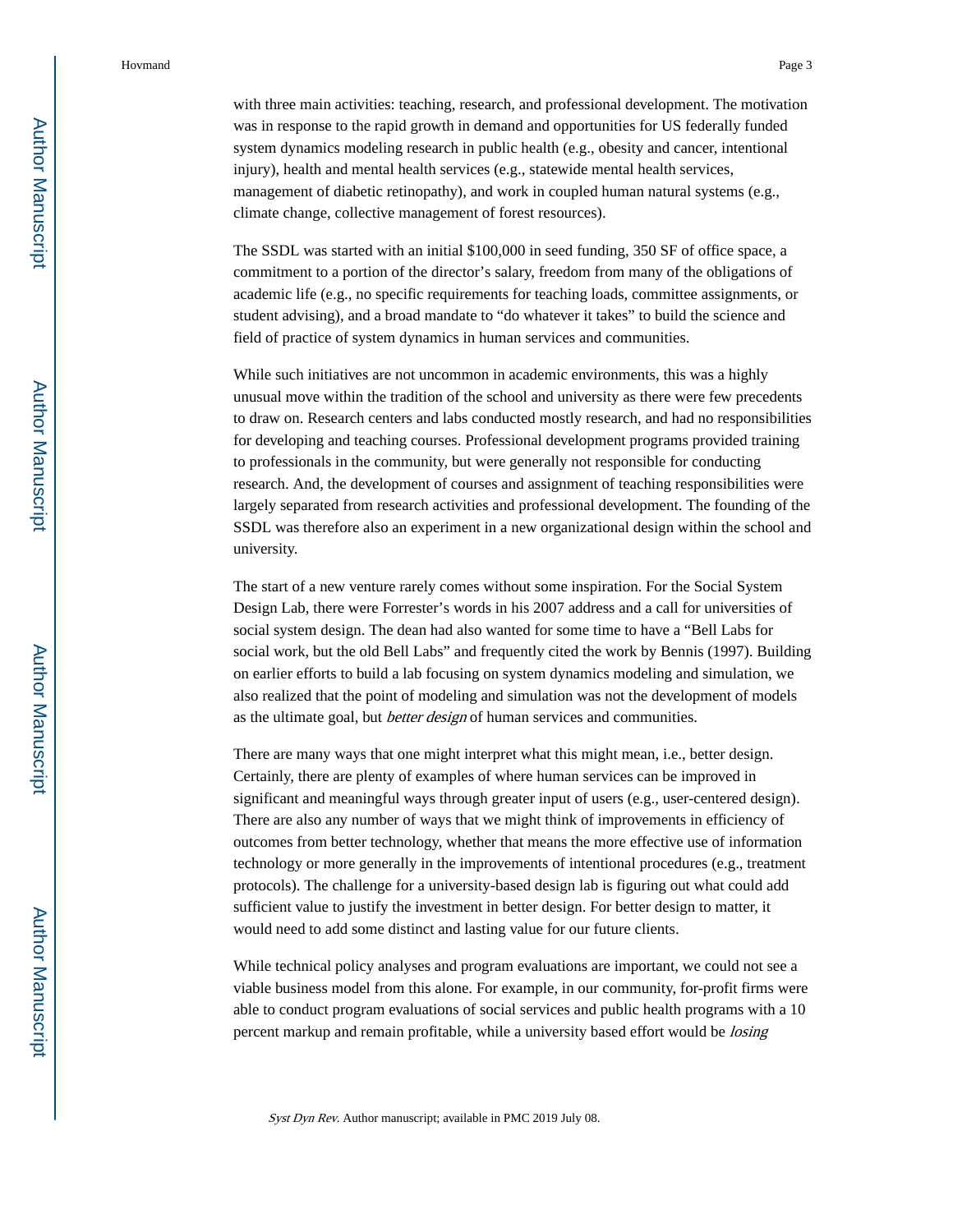money with a much higher indirect rate due to the high costs of maintaining an academic research infrastructure.

Verganti's (2009) study of design-driven innovation had some appeal. Verganti defines design-driven innovation as design that changes the *meaning* in some radical way around some design object. Examples include the Apple iPhone and Bang & Olufsen's stereos. While we didn't imagine ourselves as designing luxury products, we did see the potential role of using system dynamics to engage communities and organizations to radically *change* meaning of services, interventions, issues, etc.

Design-driven innovation in this sense requires both an understanding of the current meaning around some issue within a community or organization, and some way to systematically transform that meaning into something different that has value. System dynamics models have this potential as boundary objects (Black and Andersen 2012). Models, in this sense, function as both metaphors for explanation and understanding (Black 1962), and generative generative metaphors (Schön 1979) that can be used to support novel service system design.

This also fit with the notion that this type of work—the creation of new interpretations and meaning—was essentially through construction of what some might call a new language game (Wittgenstein 1958), a linguistic community being developed through interactions around the boundary object. For such an approach to be inclusive and capable of addressing topics related to social justice, oppression, and marginalization, we recognized the importance of building up a language of system dynamics from the stories through group model building practice (Andersen and Richardson 1997; Vennix 1996). The approach here was specifically influenced by adult education and literacy movements by scholar/activists such as Paolo Freire and Myles Horton (Horton and Freire 1990) who developed methods for community organizing and education that emphasized empowerment and collective action.

## **Organizational Design and Strategy**

Forrester has always placed the importance of design as one of the prominent roles for system dynamics through his rhetorical question about the most important person in the flying of an airplane, and pointed out that it's the design of the aircraft that ultimately has the greatest influence on the outcomes (Sterman 2000). So the fundamental questions facing the SSDL in 2009 focused on organizational design and developing a corresponding strategy for the initial startup and growth in research, teaching, and professional development activities.

The strategic challenge in this type of environment are familiar in system dynamics. The situation reminds one of Forrester's (1968) model of market growth where demand is infinite and yet the tendency of managers is to drive the company out of business. Then there is the case of People Express (Morecroft 2008) airline where the long delays in selecting and recruiting employees ultimately contributes to a decline in quality and service that eventually leads to a downward spiral.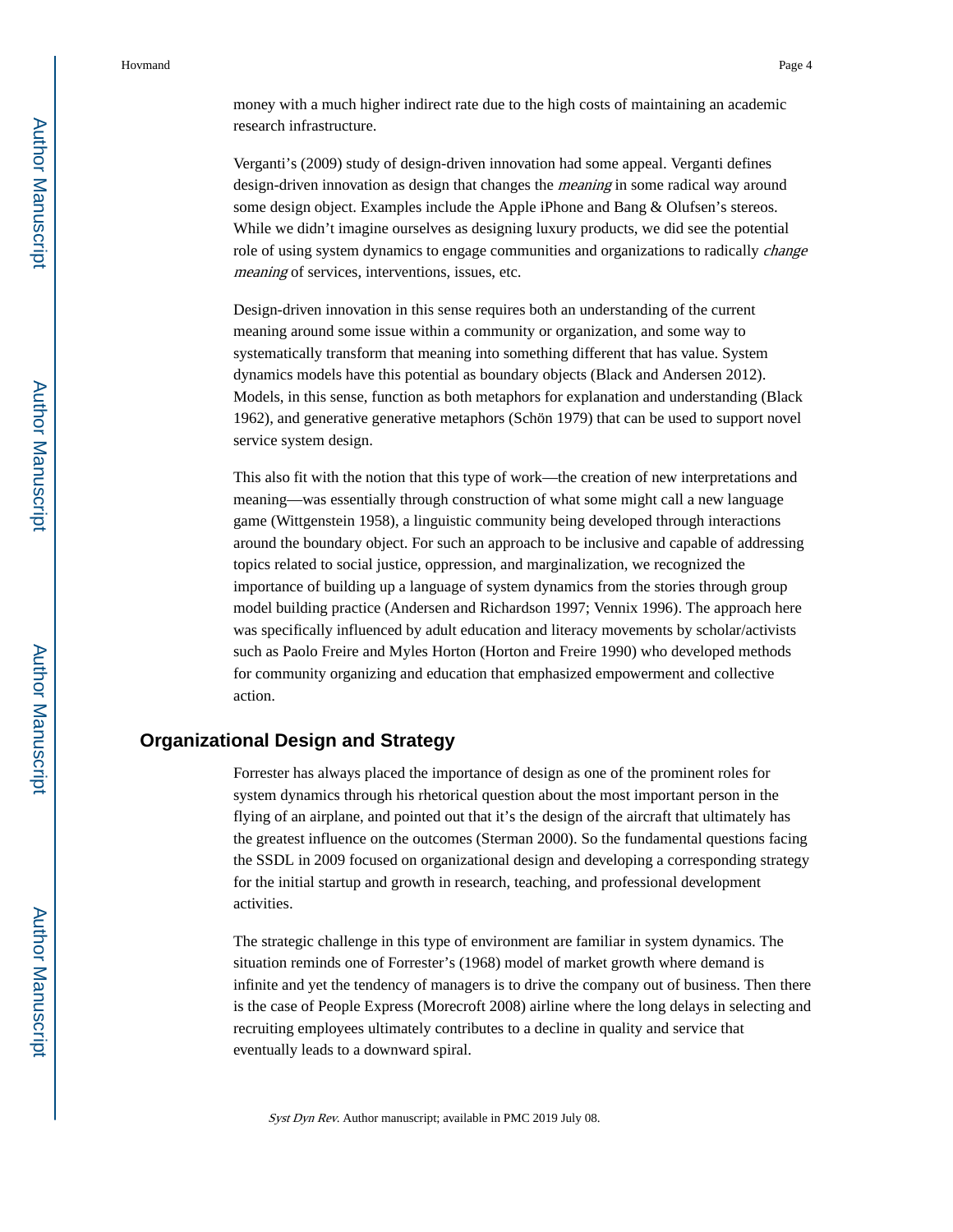Moreover, sustainable growth is in many ways an oxymoron as Schwaninger (2013) reminds us, which runs counter to many implicit goals within organizations. There is also evidence that for the most part, design labs tend to consist of relatively small teams of 4 or 5 people (Verganti 2009). The strategic dilemma facing the design of the SSDL from the outset was therefore how to increase activity and impact over time while keeping the footprint relatively small and in a dynamic equilibrium.

#### **Beyond Ideas**

During the summer of 2009, this strategic dilemma was framed as a dynamic problem of how to increase the modeling activity without compromising quality. The feared scenario was a situation not unlike the rise and fall of People Express airlines where demand grows faster than than the rate that one can expand the workforce. It is worth noting that in 2009 we were presenting a strategic problem to our dean and management team of growing too fast, talking about limits to growth and arguing for additional space before we had any funding beyond the initial seed money. We were challenging the dominant logic of a typical research center startup, and in turn arguing for a strategy that stretched our credibility within the university and risked our social capital.

One of the basic lessons of system dynamics is that one should look to restructure the system and/or change the model boundary to gain some leverage. The proposed solution recognized that different types of models can generate different types of insights that can lead to positive impact. The corollary is that not all models need to be developed into full computer simulation models to have a positive impact. This view built on Constanza and Ruth's (1998) distinction between scoping models, research models, and management models, and essentially focused on building many scoping models quickly, prioritizing them, and focusing scarce expert modeler resources on the selection of the best scoping models and development of research and management models.

Another aspect of this approach is that if one can sustain a growing demand for modeling, then this will attract more involvement of stakeholders and technical experts in model development, and this will in turn pull in more novice modelers. This can either be through social network effects where changes in perceptions of system dynamics by stakeholders and technical experts makes system dynamics more appealing to potential modelers, or by stakeholders and technical experts seeking out opportunities to learn modeling.

Internally, there were also a number of core ideas driving how we managed our intangible assets to facilitate rapid innovation, organizational learning, and buffer transitions from turnover and external shocks. Many organizations seek to create buffers of tangible resources, but some of our earlier research showed that, at least in nonprofits, large buffers of tangible resources also weaken the signals and pressure to change strategic orientation. By the time organizations get around the changing their direction, they have "locked into" suboptimal goals (Hovmand and Gillespie 2010). The implication is that organizations that are highly efficient (Pfeffer and Salancik 1978; Sastry 1997) are more likely to improve in organizational performance as they tend to be more responsive to changes in their environment. Christensen (2003) makes a similar argument with respect to challenges of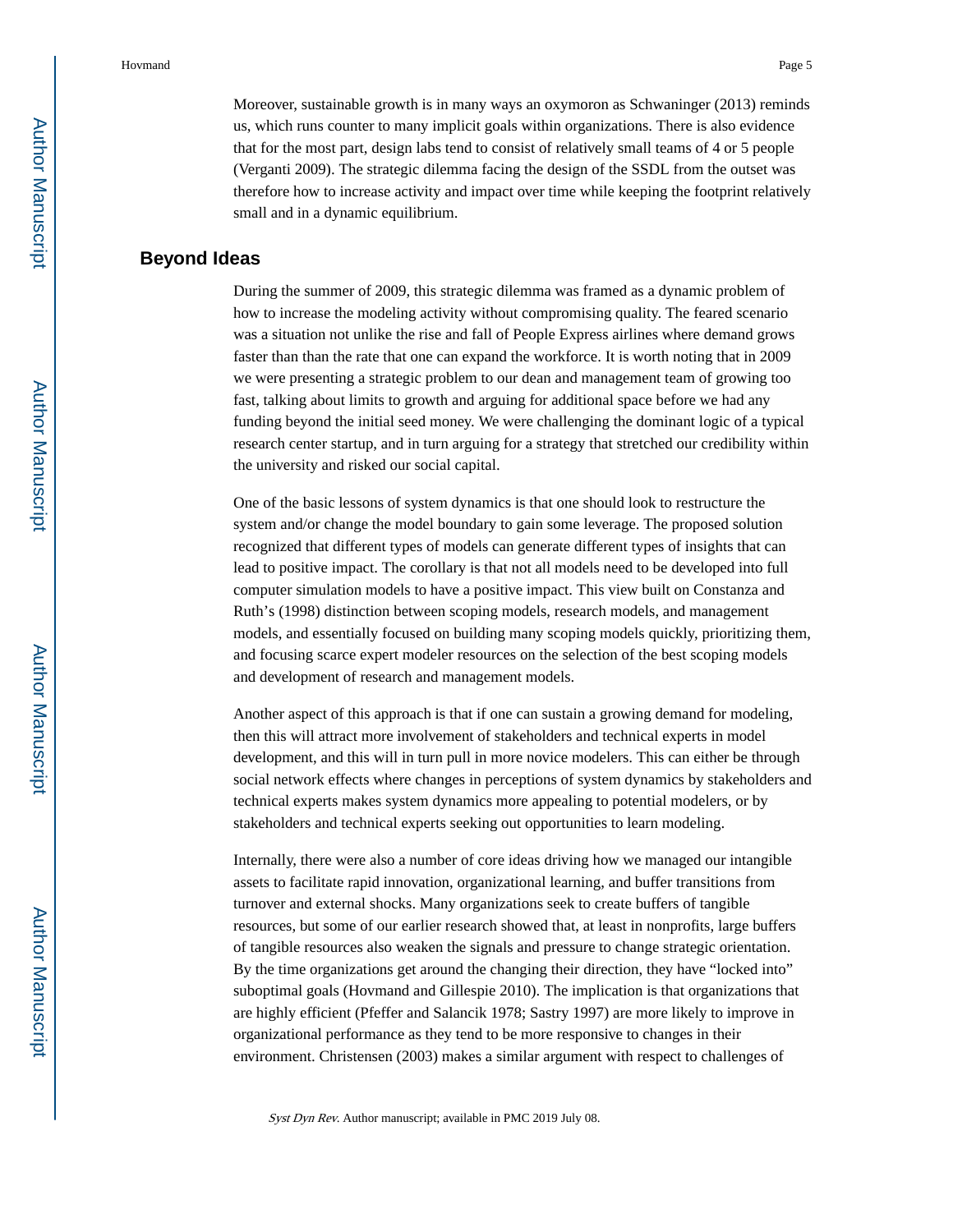pursuing disruptive innovations within larger organizations that must focus on sustaining innovations in order to remain competitive in the short term.

For the lab, we drew on our earlier research that included several organizations that had successfully managed growth in dynamic environments, in particular, our National Science Foundation funded study on innovation implementation and organizational performance (SES-0724577) and a case study of an organization that had managed to scale up behavioral health interventions (e.g., Hovmand et al, 2008a; Hovmand et al, 2008b; Hovmand and Gillespie, 2010). In this work, organizations tolerated a high turnover rates of frontline delivery teams, but paradoxically, invested more heavily than any other organization in our study in orienting their front line staff to the philosophy and organizational culture of their program. However, as Winch and Arthur (2002) point out, in small to medium enterprises, high turnover can lower organizational inertia and help facilitate organizational change. Hence, our hypothesis was that investing in the continuous design and management of organizational culture could provide a sufficient buffer to weather exogenous shocks without incurring the liability of accumulating organizational inertia.

# **Dynamics of Growth**

Within a month, we secured our first major grant. Although small by university standards, it allowed us to increase our staff by hiring a former student who had training in system dynamics bringing our staff to 3.25 FTE and doubling our office space to approximately 750 SF. By 2011, our office space had increased to approximately 2,700 SF in a new facility where we had opportunity to work with architects and design the plan to better support group model building activities. The funding, staffing, and space have remained relatively stable since, with one exception in 2015 discussed later in the paper, while the number of students involved in system dynamics work have steadily increased. Most recently, the institutionalization of a 10-credit graduate system dynamics specialization as part of the MSW program has led to both more students and depth in their training that includes an introduction to group model building (3 credits), system dynamics modeling and simulation (3) credits, advanced problem based methods (3 credits), and practicum (1 credit).

We were also able to significantly increase our teaching capacity without increasing the number of fulltime faculty trained in system dynamics by moving to a team teaching approach, and tightly coupling our research and teaching activities in our new space where the classroom was collocated and physically part of the lab. This provided a number of benefits including an ability to rapidly prototype and test methods in classroom exercises and incorporate what we were learning from teaching into our research activities; building up teaching skills of lab staff; and, improving the feedback cycles for students learning system dynamics with more immediate access to instructional resources. Moreover, by improving our teaching methods, we were also able to cover more material in shorter time and more effectively than we had before. One student evaluation summarized the effect as a "well calibrated learning curve."

Throughout this period, the quality of our models continued to improve. Where we initially focused all of our attention on eliciting initial scoping models using scripted group model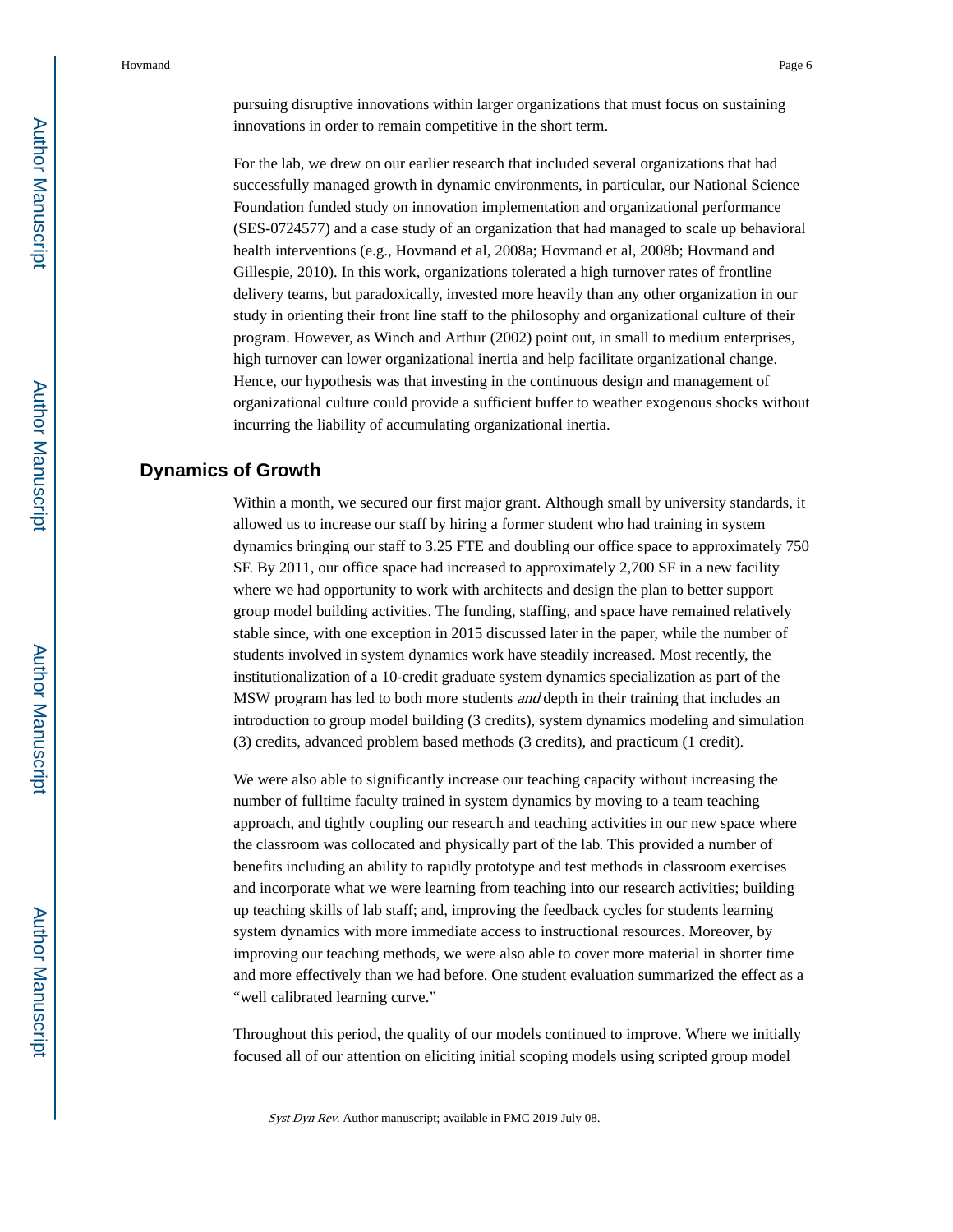building (e.g., Andersen and Richardson, 1997; Vennix, 1996) with a few examples of developing simulation models, we were now routinely developing more insightful and high quality scoping models and increasingly moving more of these models into some form of computer simulation for more rigorous insights. A key theme throughout this period was managing the purpose of models and the appropriateness of model based system insights.

Over the course of this time, our research portfolio and service contracts have been remained focused on the use of system dynamics in communities and human service organizations with ongoing projects and collaborations around the world including Afghanistan, Australia, Brazil, Chile, China, Ethiopia, Guatemala, Honduras, India, Kenya, Malawi, Mongolia, New Zealand, Pakistan, Panama, Singapore, United Kingdom, and the United States. Topics typically focus on various areas of service design and community engagement in social work, public health, and preventing medicine including mental health (Trani et al, 2016), "long-tails" in health disparities (Kreuter et al., 2014), access to primary care (Rose et al., 2013), housing and homelessness (Fowler et al, 2017), cancer disparities (Williams et al., 2016; Williams et al., 2018), clinical guidelines (Markham, Hovmand, and Doctor, 2017), obesity (Colditz et al., 2016; Hoehner et al., 2015; Sabounchi et al, 2014), energy security among the poor (Chalise et al., 2018; Yadama, 2013), implementation science (Proctor et al, 2011), and gender based violence (Hovmand et al., 2012).

What organizes this work is a set of principles called community based system dynamics (Hovmand, 2014), which began in the lab with a set of ideas around how to engage and work with communities in the use of system dynamics. At the time, we were primarily focused on how to do this in schools, villages, and neighborhoods. Overtime, we learned that the techniques that work well in these settings eventually extend to working with organizations and transdisciplinary research teams. The experience of the lab is, in many ways, consistent with Homer and Richardson's (2018) view on the growth of the field of system dynamics.

# **Conclusion**

This paper has highlighted some of the key issues we faced in starting the Social System Design Lab and the critical role of system dynamics practice to support both the design and management of the first eight years. Today, the lab continues more or less along the same design, but we have also recognized the need for some modifications as interest among faculty, students, and community partners have continued to grow. However, we have the tools and experience to continue to manage this growth.

For the field of system dynamics, how can we convince others to use system dynamics and continue to build the field? From the experience of the first eight years of the Social System Design Lab, the answer is not about pitching projects that appeal to the expectations of potential clients, trying to convince others of the merits of system dynamics, or increasing the visibility of system dynamics through better and more aggressive marketing of our successes. When we move past the superficial changes we can make at the edges of a system, we are asking people to make much larger and deeper changes. I believe that the way we can best go about building the field and a strong community of practice starts from within, from understanding and applying system dynamics within our organizations in ways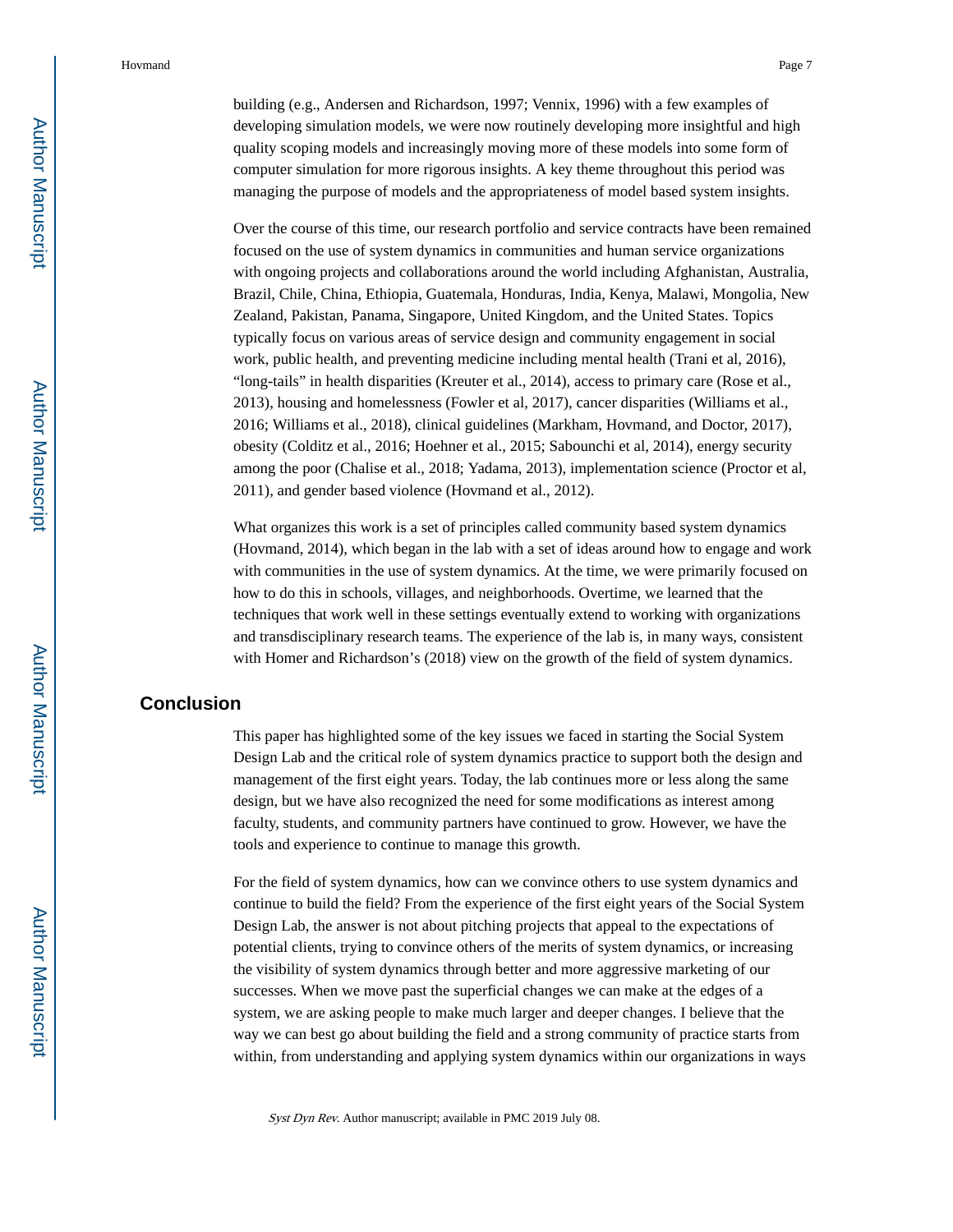that align us with our client organizations and communities, build trust, and inspire them with courage to take the time to look for the deeper leverage points to change systems.

#### **Acknowledgments**

Timothy Hower was the first Associate Director of the Social System Design Lab and played a critical role during the first several years. I could not have asked for a better collaborator, and will always deeply value the intellectual contributions and support during this early period. Students, alums, and staff have all played significant roles along the way. They have and continue to be willing to take risks, innovate, and provide open and frank feedback. Likewise, many of our community partners and participants in workshops provided key insights and critical feedback along the way. My hope is that what we continue to develop does justice to the time and energy they shared.

Three colleagues stand out in the founding of the lab. Edward Lawlor, the dean of the Brown School at the time, created the space and proposal for the founding of the lab. Enola Proctor and Gautam Yadama played critical roles early on at the toughest moments. Without their emotional support and honest feedback, things would be very different.

The work reported here was supported through multiple grants including the National Science Foundation (SES-0724577), Washington University Translational Research on Energetics and Cancer Project 4; contract U54 CA155496), the National Institutes of Health Office of Behavioral and Social Sciences Research (contract NNSN276200900017C/HHSN276201200027C), Centers for Disease Control and Prevention through the Brown School Violence and Injury Prevention Center (1R49CE001510), St. Louis Federal Reserve Bank, Robert Wood Johnson Foundation (#67099), Bill and Gates Foundation, and Lupina Foundation.

A version of this paper first appeared as a plenary at the 2013 International System Dynamics Conference, Cambridge, MA. At the time, the reflections felt a bit bold still being a relatively new organization, and wanting of more time to see these ideas held. Time has helped answer lingering questions from the 2013 paper, and I very much appreciate the constructive feedback from reviewers and encouragement of the editors.

#### **References**

- Andersen DF, Richardson GP. Scripts for group model building. System Dynamics Review. 1997; 13(2):107–129.
- Andersen DF, Richardson GP. Toward a pedagogy of system dynamics. TIMS Studies in Mangement Sciences. 1980; 14:91–106.
- Barlas Y. Leverage points to march "upward from the aimless plateau". System Dynamics Review. 2007; 23(4):469–473.
- Bennis WG. Organizing genius: the secrets of creative collaboration. Basic Books; 1997.
- Black M. Models and metaphors: Studies in the language and philosophy. Ithaca, NY: Cornell University Press; 1962. Models and archetypes; 219–243.
- Black LJ, Andersen DF. Using visual representations as boundary objects to resolve conflict in collaborative model-building applications. Systems Research and Behavioral Science. 2012; 29:194–208.
- Chalise N, Kumar P, Priyadarshini P, Yadama GN. Dynamics of sustained use and abandonment of clean cooking systems: lessons from rural India. Environmental Research Letters. 2018; 13(3): 035010.
- Colditz GA, Gehlert S, Bowen DJ, Carson K, Hovmand PS, Lee JA, Moley KH. Toward a Modern Science of Obesity at Washington University: How We Do It and What is the Payoff? Cancer Prev Res (Phila). 2016; 9(7):503–8. [PubMed: 27059763]
- Christensen CM. The innovator's dilemma: The revolutionary national bestseller that changed the way we do business. HarperCollins Publishers, Inc.; New York, NY: 2003.
- Costanza R, Ruth M. Using dynamic modeling to scope environmental problems and build consensus. Environmental Management. 1998; 22(2):183–195. [PubMed: 9465128]
- Costanza R, Patten BC. Defining and predicting sustainability. Ecological Economics. 1995; 15:193– 196.
- Forrester JW. Industrial dynamics-after the first decade. Management Science. 1968; 14(7):398–415.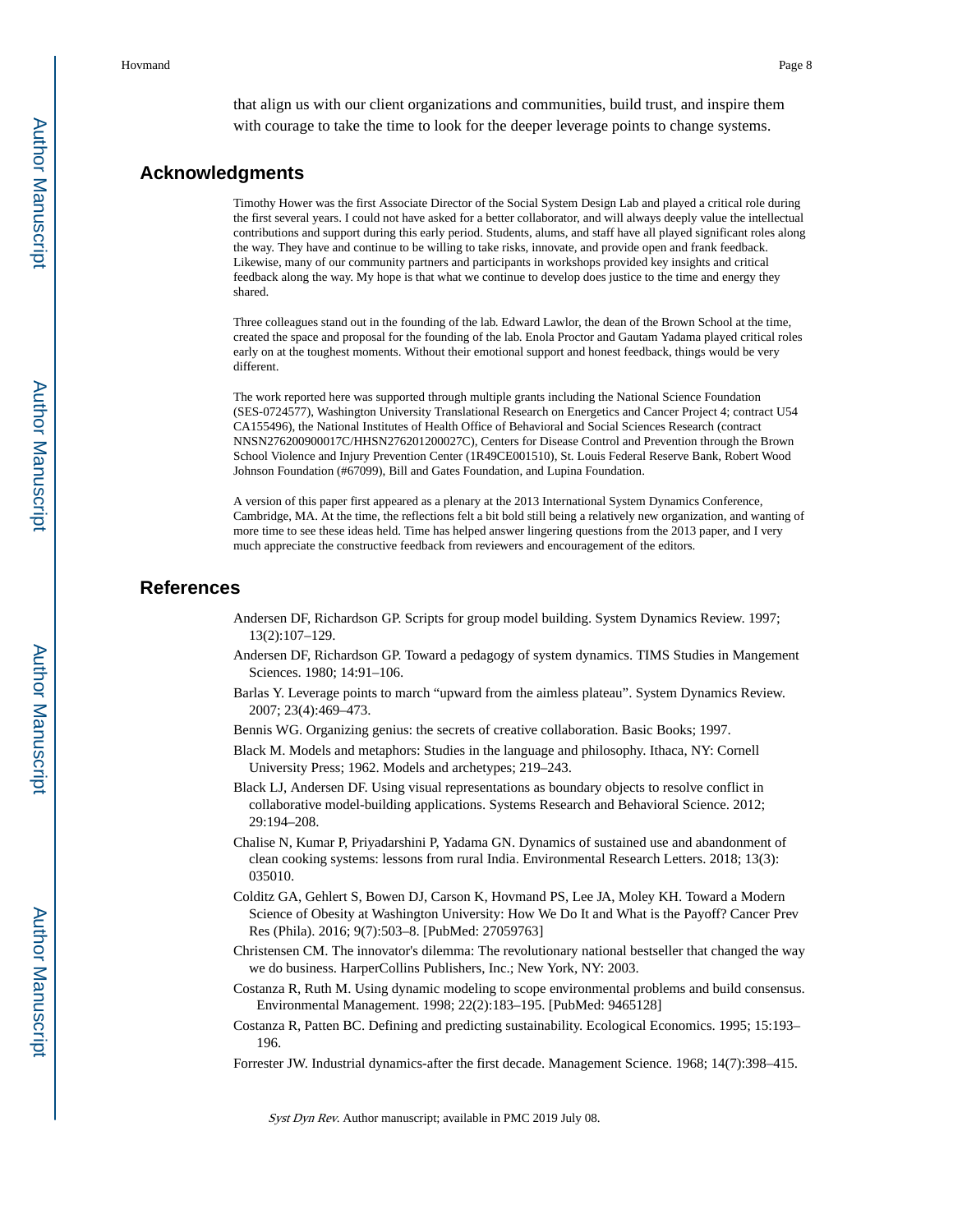- Forrester JW. Market growth as influenced by capital investment. Industrial Management Review. 1968; 9:83–105.
- Forrester JW. System dynamics-the next fifty years. System Dynamics Review. 2007; 23(2–3):359– 370.
- Fowler P, Farrell A, Marcal K, Chung S, Hovmand P. Housing and child welfare: emerging evidence and implications for scaling up services. American Journal of Community Psychology. 2017; 60(1–2):134–144. [PubMed: 28815623]
- Hoehner CM, Sabounchi NS, Brennan LK, Hovmand P, Kemner A. Behavior-over-time graphs: Assessing perceieved trends in health eating and active living environments and behaviors across 49 communities. Journal of Public Health Management. 2015; 21(3):S45–S54.
- Homer JB. Reply to Jay Forrester's "System dynamics--the next fifty years". System Dynamics Review. 2007; 23(4):465–467.
- Homer JB, Richardson GP. On the growth of the system dynamics field. System Dynamics Review. 2018; doi: 10.1002/sdr.1590
- Horton M, Freire P. We make this road by walking: conversations on education and social change. Philadelphia: Temple University Press; 1990.
- Hovmand PS. Community based system dynamics. Springer; New York, NY: 2014.
- Hovmand PS, Gillespie DF. Implementation of Evidence Based Practice and Organizational Performance. Journal of Behavioral Health Services & Research. 2010; 37(1):79–94. [PubMed: 19085109]
- Hovmand PS, Gillespie DF, Levin B, Schurer J, Alexander-Etizman BE, Bunger A, Phillips L, Staver B. Proceedings of the 26th International Conference of the System Dynamics Society. Athens, Greece: 2008a. Financial performance of mental health nonprofit organizations.
- Hovmand PS, Gillespie DF, McFarland D, Proctor E, Goon B, Levin B, Haywood S. Proceedings of the 26th International Conference of the System Dynamics Society. Athens, Greece: 2008b. Science meets policy practices.
- Hovmand PS, O'Sullivan J. Lessons from an interdisciplinary system dynamics course. System Dynamics Review. 2008; 24(4):479–488.
- Hovmand PS, Andersen DF, Rouwette E, Richardson GP, Rux K, Calhoun A. Group Model-Building 'Scripts' as a Collaborative Planning Tool. Systems Research and Behavioral Science. 2012; 29(2): 179–193.
- Kreuter MW, Hovmand P, Pfeiffer DJ, Fairchild M, Rath S, Golla B. The "Long Tail" and public health: new thinking for addressing health disparities. Am J Public Health. 2014; 104(12):2271– 2278. [PubMed: 25322308]
- Lane DC. Modelling as learning: A consultancy methodology for enhancing learning in management teams. European Journal of Operational Research. 1992; 59:64–84.
- Lave J, Wenger E. Situated learning: legitimate peripheral participation. Cambridge, UK: Cambridge University Press; 1991.
- Lyneis JM, Cooper KG, Els SA. Strategic management of complex projects: a case study using system dynamics. System Dynamics Review. 2001; 17(3):237–260.
- Markham C, Hovmand P, Doctor A. Transfusion decision making in pediatric critical illness. Pediatric Clinics of North America. 2017; 64(5):991–1015. [PubMed: 28941545]
- Morecroft JDW. Proceedings of the 26<sup>th</sup> International System Dynamics Society. Albany, NY: 2008. System dynamics, RBV, and behavioural theories of firm performance: lessons from People Express.
- Proctor E, Silmere H, Raghavan, Hovmand PS, Aarons G, Bunger A, Griffrey R, Hensley M. Outcomes for implementation research: conceptual distinctions, measurement challenges, and research agenda. Administration in and Policy in Mental Health. 2011; 38:65–76.
- Rose J, Riolo R, Hovmand PS, Cherng S, Ferrer R, Katerndahl DA, Jaén CR, Hower T. , et al. Modeling the paradox of primary care. In: Sturmberg JP, Martin CM, editorsHandbook of systems and complexity in health. Springer; Chicago, IL: 2013.
- Schön D. Generative metaphor: A perspective on problem-setting in social policy. In: Ortony A, editorMetaphor and society. New York: 1979.